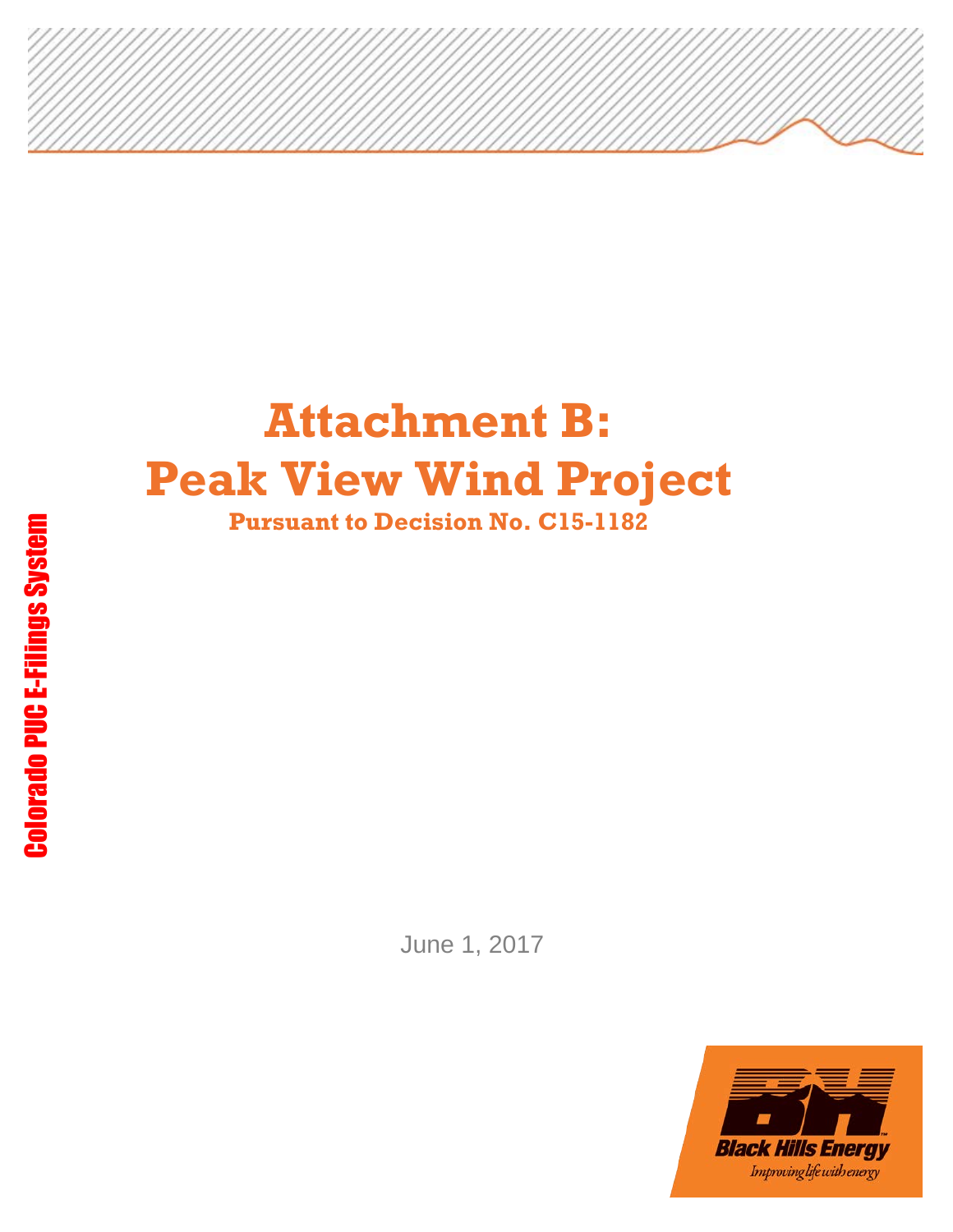#### **Background**

The Peak View Wind Project is a 60 MW wind project located in Huerfano and Las Animas Counties in Colorado. The project was initially selected as the winning bid in a competitive bid solicitation from Proceeding No. 13A-0445E.

The Commission granted Black Hills' request for a Certificate of Public Convenience and Necessity ("CPCN") to purchase and own the Peak View Wind Project consistent with the terms of a settlement agreement by Decision No. C15-1182 in Proceeding No. 15A-0502E ("the Settlement Agreement"). This decision approved the Settlement Agreement that was joined by Black Hills, Staff of the Colorado Public Utilities Commission ("Staff"), the Colorado Office of Consumer Counsel ("OCC"), the Colorado Energy Office ("CEO"), Western Resource Advocates ("WRA"), Invenergy Wind Development Colorado LLC ("Invenergy"), the Board of Water Works of Pueblo, the Fountain Valley Authority, and the Rocky Mountain Environmental Labor Coalition (collectively, the Settling Parties).

#### **Settlement Agreement**

While the Settlement Agreement contained a variety of key elements, some of them apply to this 2016 Annual RES Compliance Report. Below are a few key elements of the Settlement Agreement as they relate to the current 2016 Annual RES Compliance Report:

- The Company will not place the project into base rates before the end of 2026. Instead, the Company will collect the revenue requirement of the project through a combination of the Energy Cost Adjustment ("ECA") rider, the Transmission Cost Adjustment ("TCA") rider, and the Renewable Energy Standard Adjustment ("RESA").
- The avoided costs of the Peak View Wind Project, which represent the costs "avoided" due to the displacement of fuel and purchased power by the wind energy, were locked down on a \$/MWh basis through 2026. For 2016, this locked down avoided cost value is \$31.20 per MWh.
- The Company will only collect up to the avoided cost amount through a combination of the ECA and TCA. Any incremental costs above this avoided cost amount will be charged to the RESA account. Since the RESA is already a 2% charge on customers' monthly bills, this treatment ensures that customers are not paying more from a monthly bill perspective with the addition of the Peak View Wind Project as compared to not having the project.
- The Company will report the calculated revenue requirement and rate recovery treatment each year in the Annual RES Compliance Report beginning with this 2016 Annual RES Compliance Report.
- The performance assessment tool detailed in the Settlement Agreement will only take place for calendar years 2018 through 2026.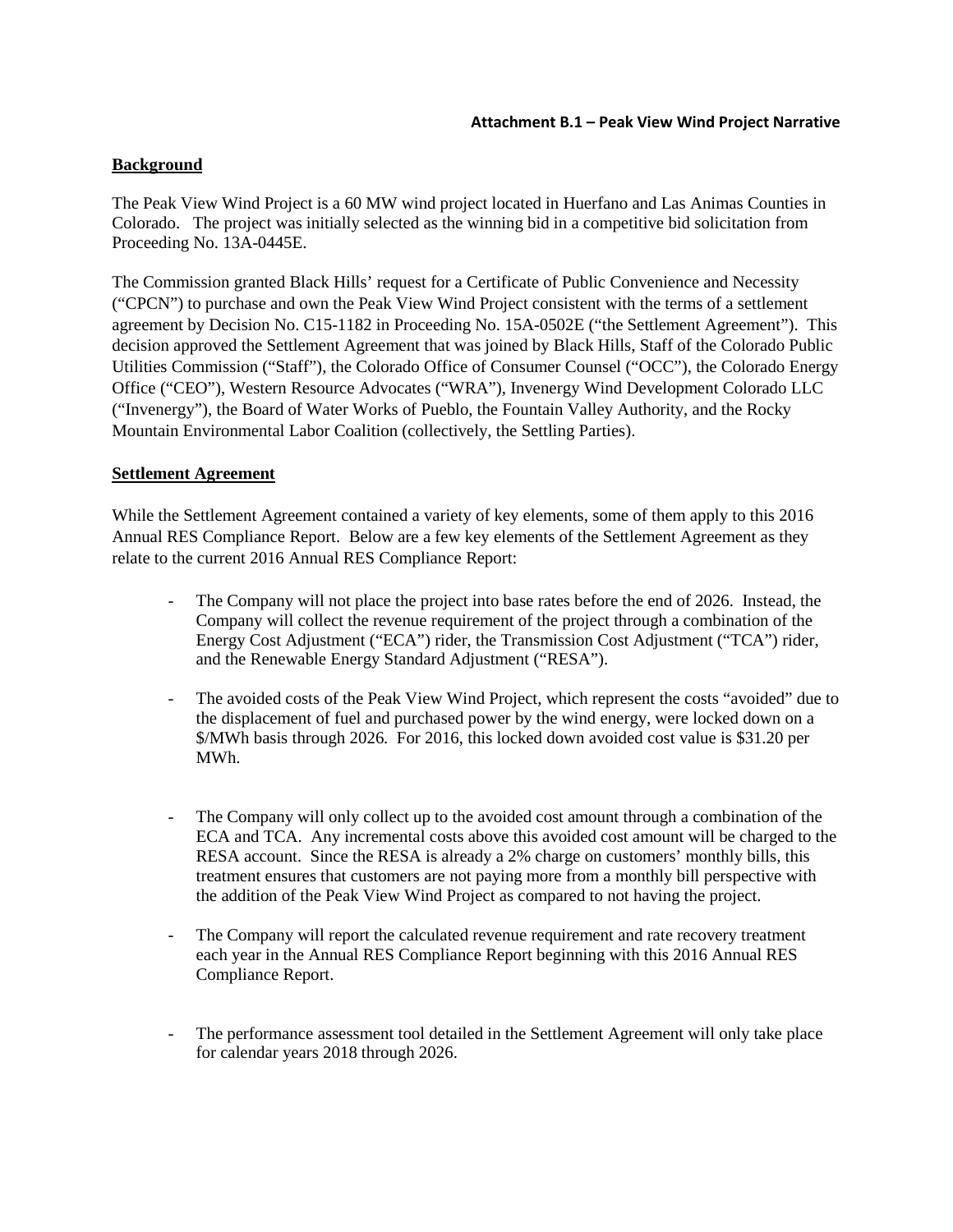#### Variance from 2016 Estimate

Although the performance assessment tools detailed in the Settlement Agreement don't apply until calendar year 2018, below is a comparison of the 2016 revenue requirement to the Company's initial Peak View Revenue Requirement estimate in Proceeding No.  $13A-0445E<sup>1</sup>$ .

The initial 2016 estimate forecasted a total 2016 Peak View Revenue Requirement of \$1,950,000. At the time of the forecast, the Company forecasted \$1,342,000 of this revenue requirement as being "avoided costs" which would be recovered through the ECA and/or TCA. The remainder of the revenue requirement, which was estimated at the time as \$608,000, was forecasted to be charged to the RESA. As shown below, the 2016 actual Revenue Requirement was approximately \$370,473 less than the original estimate. For comparison purposes, the final Peak View CPCN Settlement forecasted cost and cost recovery estimates are attached as Attachment C.

While final costs can be difficult to forecast for a project of this size, especially when calculated over a year prior to the project's Commercial Operation Date, the tables below show a favorable outcome from a Revenue Requirement and RESA standpoint for the 2016 RES Compliance year.

| <b>Time Period</b>                     | <b>Estimated Avoided Costs</b> | <b>Estimated RESA Costs</b> | <b>Estimated Total Costs</b> |
|----------------------------------------|--------------------------------|-----------------------------|------------------------------|
| November 1, 2016-<br>December 31, 2016 | \$1,342,000                    | \$608,000                   | \$1,950,000                  |

### Estimated 2016 Revenue Requirement from Proceeding 13A-0445E

|--|

| <b>Time Period</b>                     | <b>Actual Avoided Costs</b> | <b>Actual RESA Costs</b> | <b>Actual Total Costs</b> |
|----------------------------------------|-----------------------------|--------------------------|---------------------------|
| November 8, 2016-<br>December 31, 2016 | \$1,041,394                 | \$538,133                | \$1,579,527               |

 <sup>1</sup> For 2017 and moving forward, the Company can compare the actual revenue requirements to the Company's estimates in the final Settlement Agreement exhibits from the Peak View CPCN Proceeding No. 15A-0502E. However, the project came online in November of 2016 which was earlier than modeled in the Settlement Agreement Exhibits. The only 2016 Peak View Wind Project estimate filed with the Commission was in Proceeding No. 13A-0445E.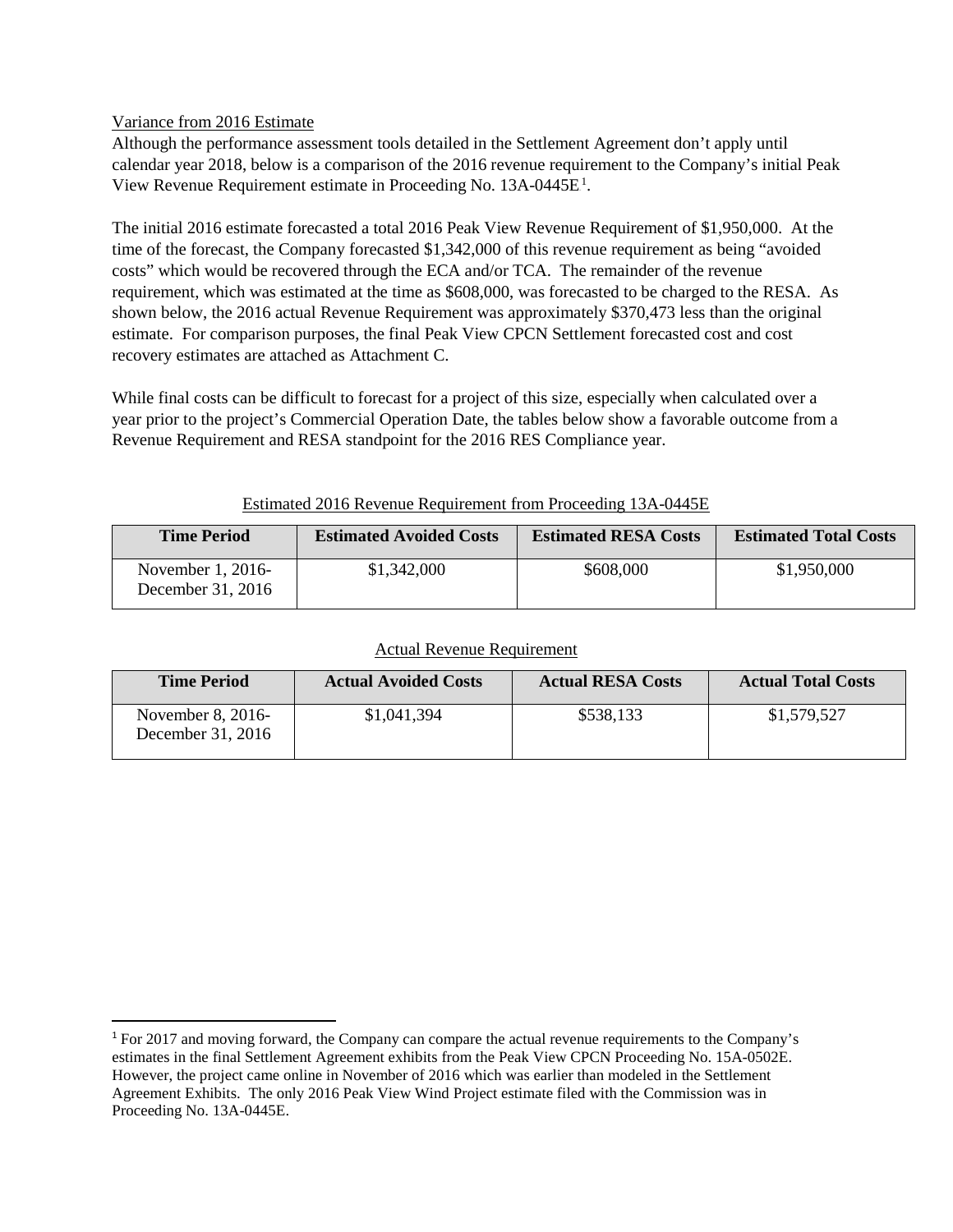## **Attachment B.2 - Updated Revenue Requirement**

| Line |                                                           |        |                     |                                                                                                                     |
|------|-----------------------------------------------------------|--------|---------------------|---------------------------------------------------------------------------------------------------------------------|
| No   |                                                           |        |                     |                                                                                                                     |
|      | <b>Build/Transfer</b>                                     |        | 102,046,507         |                                                                                                                     |
|      | Allowance for Fund Used During Construction<br>2          |        | 1,699,794           |                                                                                                                     |
| 3    | <b>Interconnection Facilities</b>                         |        | 2,012,607           | *not included in 2016 RR as it is a 2017 TCA item                                                                   |
| 4    | <b>Transaction and Easement Costs</b>                     |        | 2,337,442           |                                                                                                                     |
| 5    | <b>Build/Transfer Price</b>                               |        |                     | 108,096,350 *this differs from Settlement Exhibit CMO-2 (attached to this filing as Attachment C) by \$3.4M or 3.2% |
| 6    |                                                           |        |                     |                                                                                                                     |
|      | Annual O&M Inflation Factor                               |        | 2.00%               |                                                                                                                     |
| 8    | Useful Life (yrs) (Book Purposes)                         |        | 25                  |                                                                                                                     |
| 9    | Gross Capacity (MW)                                       |        | 60                  |                                                                                                                     |
| 10   | Estimated MWh Generated in a Year                         |        | 219,042             |                                                                                                                     |
| 11   | Return on Equity (Structure & Rate)                       | 49.83% | 9.83%               | 4.90%                                                                                                               |
| 12   | <b>Interest Expense</b>                                   | 50.17% | 5.30%               | 2.66%                                                                                                               |
| 13   |                                                           |        |                     | <b>RORB</b><br>7.56%                                                                                                |
| 14   |                                                           |        | Actual              |                                                                                                                     |
| 15   | Income Tax Rate                                           |        | 38.00%              |                                                                                                                     |
| 16   | Production Tax Credit per MWh                             |        | \$<br>23.00         |                                                                                                                     |
| 17   |                                                           |        |                     |                                                                                                                     |
| 18   |                                                           |        | <b>Nov-Dec 2016</b> |                                                                                                                     |
| 19   | Net Book Value                                            |        |                     | 106,083,743 *TCA amounts removed                                                                                    |
| 20   | <b>Less Book Depreciation</b>                             |        | (510, 349)          |                                                                                                                     |
| 21   | <b>Tax Depreciation</b>                                   |        | (54, 921, 178)      |                                                                                                                     |
| 22   | <b>Deferred Tax Liability</b>                             |        | (397, 177)          |                                                                                                                     |
| 23   |                                                           |        |                     |                                                                                                                     |
| 24   | Beginning of Year Rate Base                               |        | 106,083,743         |                                                                                                                     |
| 26   |                                                           |        |                     |                                                                                                                     |
| 27   | Interest Expense (line 24 x line 12)                      |        | 351,926             |                                                                                                                     |
| 28   | Return on Equity (line 24 x line 11)                      |        | 648,300             |                                                                                                                     |
| 29   |                                                           |        |                     |                                                                                                                     |
| 30   | Land Lease Payments                                       |        |                     | *no payments were processed until 2017                                                                              |
|      | <b>O&amp;M</b><br>31                                      |        | 931,956             | *includes one-time mobilization payment regarding the O&M Services contract expensed in 2016 that is not recurring  |
| 32   | Insurance                                                 |        |                     |                                                                                                                     |
|      | 33 Property Tax                                           |        |                     | *no Property Tax charge until 2017                                                                                  |
|      | 34 Corporate Allocations                                  |        |                     | *no Corporate Allocations charged until 2017                                                                        |
|      | 35 PSCO Regulation Service                                |        |                     | *no Regulation Service charge until 2017                                                                            |
| 36   |                                                           |        |                     |                                                                                                                     |
| 37   | <b>Depreciation Expense</b>                               |        | 510,349             |                                                                                                                     |
| 38   |                                                           |        |                     |                                                                                                                     |
| 39   | Fed/State Income Tax Expense                              |        | 397,177             |                                                                                                                     |
| 40   |                                                           |        |                     |                                                                                                                     |
| 41   | Production Tax Credit ((line 48 * line 16)/(1 - line 15)) |        | (1,238,623)         |                                                                                                                     |
| 42   |                                                           |        |                     |                                                                                                                     |
| 43   | CO EZ Tax Credit                                          |        | (21, 558)           |                                                                                                                     |
| 44   |                                                           |        |                     |                                                                                                                     |
| 45   |                                                           |        |                     |                                                                                                                     |
| 46   | Total Revenue Req (lines 27 - 44)                         |        | 1,579,527           |                                                                                                                     |
| 47   |                                                           |        |                     |                                                                                                                     |
| 48   | <b>Annual Production</b>                                  |        | 33,384              |                                                                                                                     |
| 49   |                                                           |        |                     |                                                                                                                     |
| 50   | Cost per MWh                                              |        | \$<br>47.31         |                                                                                                                     |
| 51   |                                                           |        |                     |                                                                                                                     |
| 52   |                                                           |        |                     |                                                                                                                     |
|      |                                                           |        |                     |                                                                                                                     |